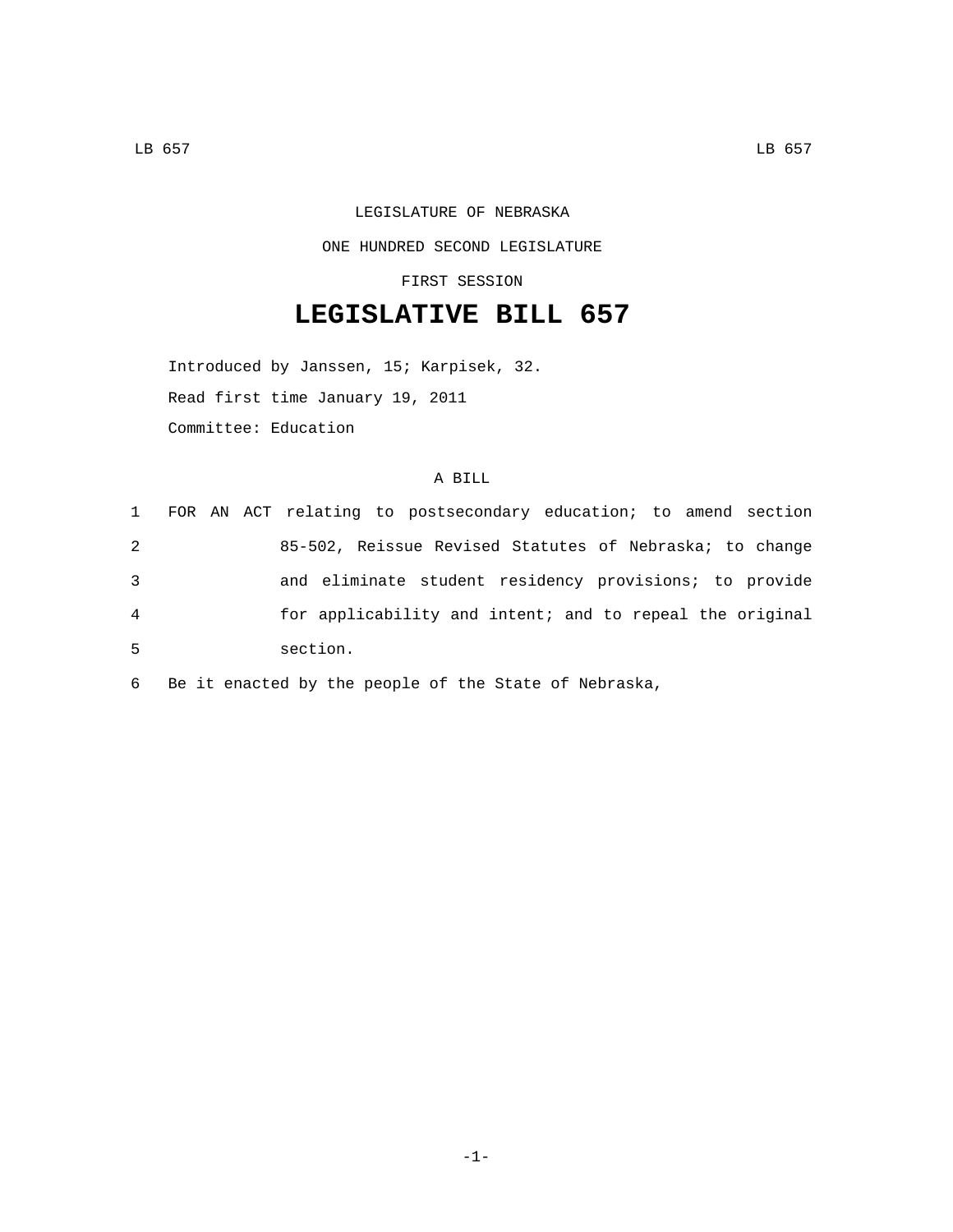Section 1. Section 85-502, Reissue Revised Statutes of 2 Nebraska, is amended to read:

 85-502 Rules and regulations established by the governing board of each state postsecondary educational institution shall require as a minimum that a person is not deemed to have established a residence in this state, for purposes of sections 85-501 to 85-504, unless such person is lawfully present in the United States and:

 (1) Such person is of legal age or is an emancipated minor and has established a home in Nebraska where he or she is habitually present for a minimum period of one hundred eighty days, with the bona fide intention of making this state his or her 12 permanent residence, supported by documentary proof;

 (2) The parents, parent, or guardian having custody of a minor registering in the educational institution have established a home in Nebraska where such parents, parent, or guardian are or is habitually present with the bona fide intention to make this state their, his, or her permanent residence, supported by documentary proof. If a student has matriculated in any state postsecondary educational institution while his or her parents, parent, or guardian had an established home in this state, and the parents, parent, or guardian ceases to reside in the state, such student shall not thereby lose his or her resident status if such student has the bona fide intention to make this state his or her permanent residence, 24 supported by documentary proof;

(3) Such student is of legal age and is a dependent for

-2-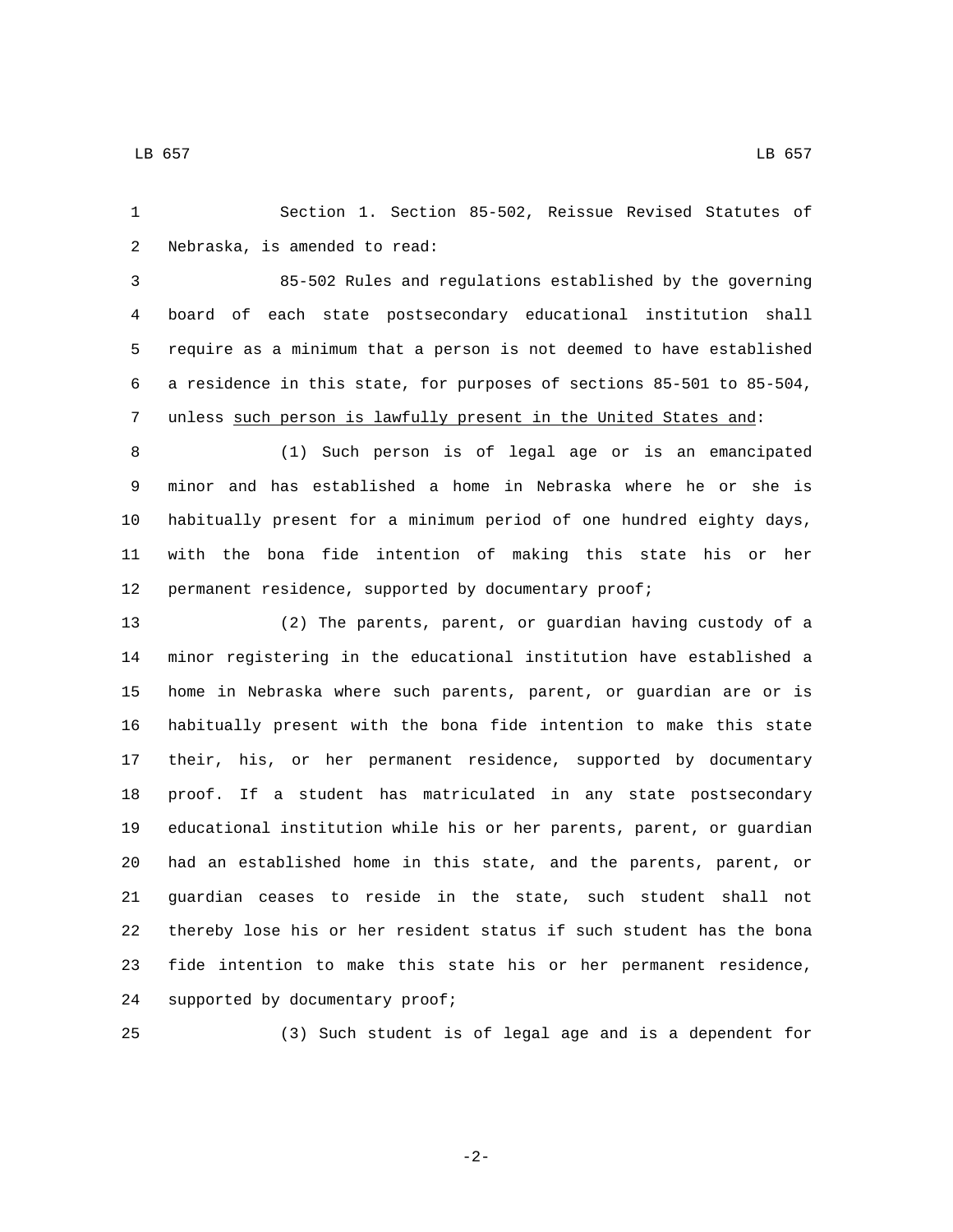$\,$  LB 657  $\,$  LB 657  $\,$ 

 federal income tax purposes of a parent or former guardian who has established a home in Nebraska where he or she is habitually present with the bona fide intention of making this state his or her permanent residence, supported by documentary proof;

 (4) Such student is a nonresident of this state prior to marriage and marries a person who has established a home in Nebraska where he or she is habitually present with the bona fide intention of making this state his or her permanent residence, supported by 9 documentary proof;

 (5) Except as provided in subdivision (8) of this 11 section, such Such student, if an alien, has applied to or has a petition pending with the United States Immigration and Naturalization Service to attain lawful status under federal 14 immigration law and has established a home in Nebraska for a period of at least one hundred eighty days where he or she is habitually present with the bona fide intention to make this state his or her 17 permanent residence, supported by documentary proof;

 (6) Such student is a staff member or a dependent of a staff member of the University of Nebraska, one of the Nebraska state colleges, or one of the community college areas who joins the staff immediately prior to the beginning of a term from an out-of-state 22 location; or

 (7) Such student is on active duty with the armed services of the United States and has been assigned a permanent duty station in Nebraska, or is a legal dependent of a person on active

-3-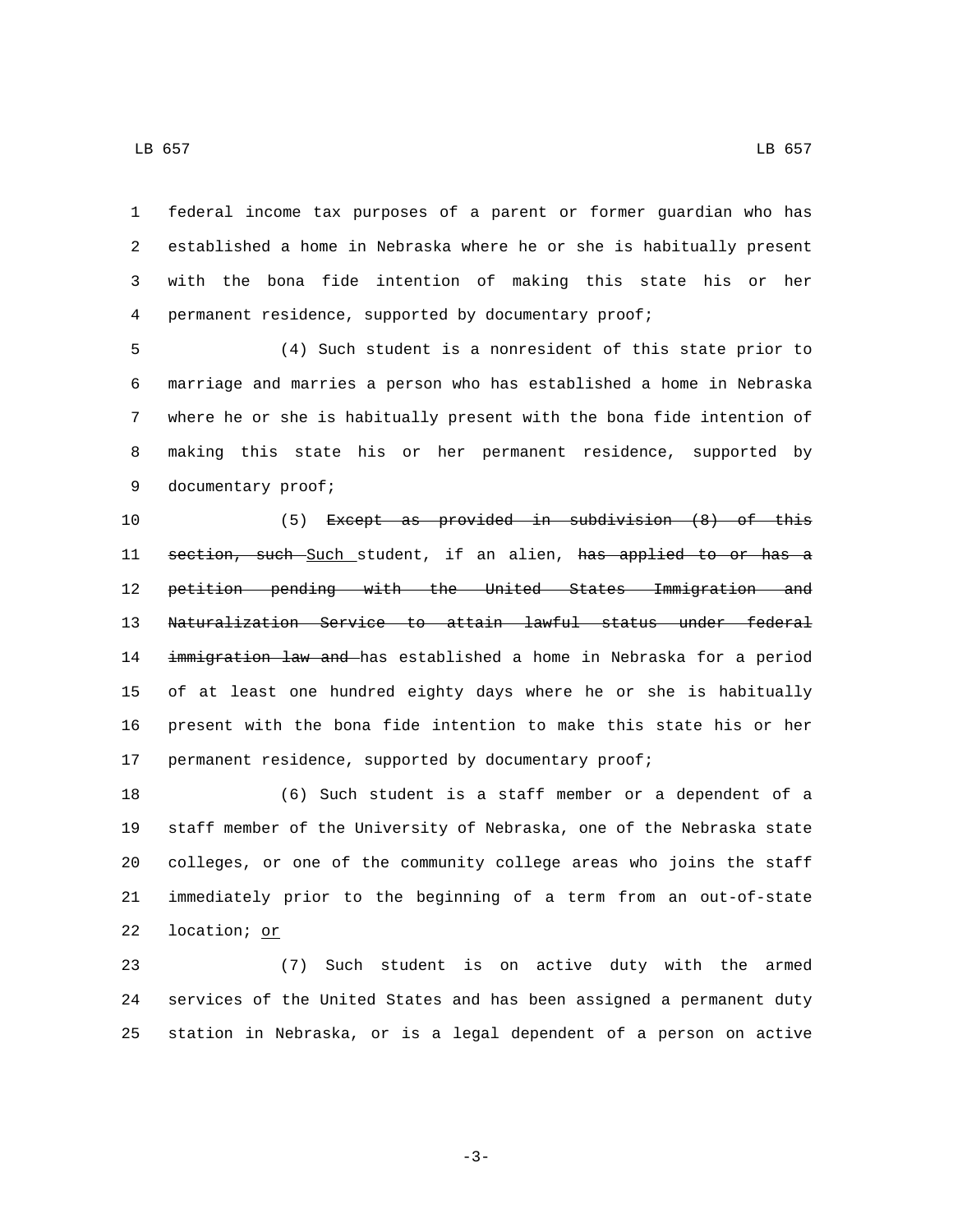1 duty with the armed services of the United States assigned a 2 permanent duty station in Nebraska.  $\div$  or 3 (8)(a) Such student resided with his or her parent, 4 guardian, or conservator while attending a public or private high 5 school in this state and: 6 (i) Graduated from a public or private high school in 7 this state or received the equivalent of a high school diploma in 8 this state; 9 (ii) Resided in this state for at least three years 10 before the date the student graduated from the high school or 11 received the equivalent of a high school diploma; 12 (iii) Registered as an entering student in a state 13 postsecondary educational institution not earlier than the 2006 fall 14 semester; and 15 (iv) Provided to the state postsecondary educational 16 institution an affidavit stating that he or she will file an 17 application to become a permanent resident at the earliest 18 opportunity he or she is eligible to do so. 19 (b) If the parent, guardian, or conservator with whom the 20 student resided ceases to reside in the state, such student shall not 21 lose his or her resident status under this subdivision if the student 22 has the bona fide intention to make this state his or her permanent 23 residence, supported by documentary proof. 24 The changes made to this section by this legislative bill 25 shall not apply to any student in Nebraska on and after the effective